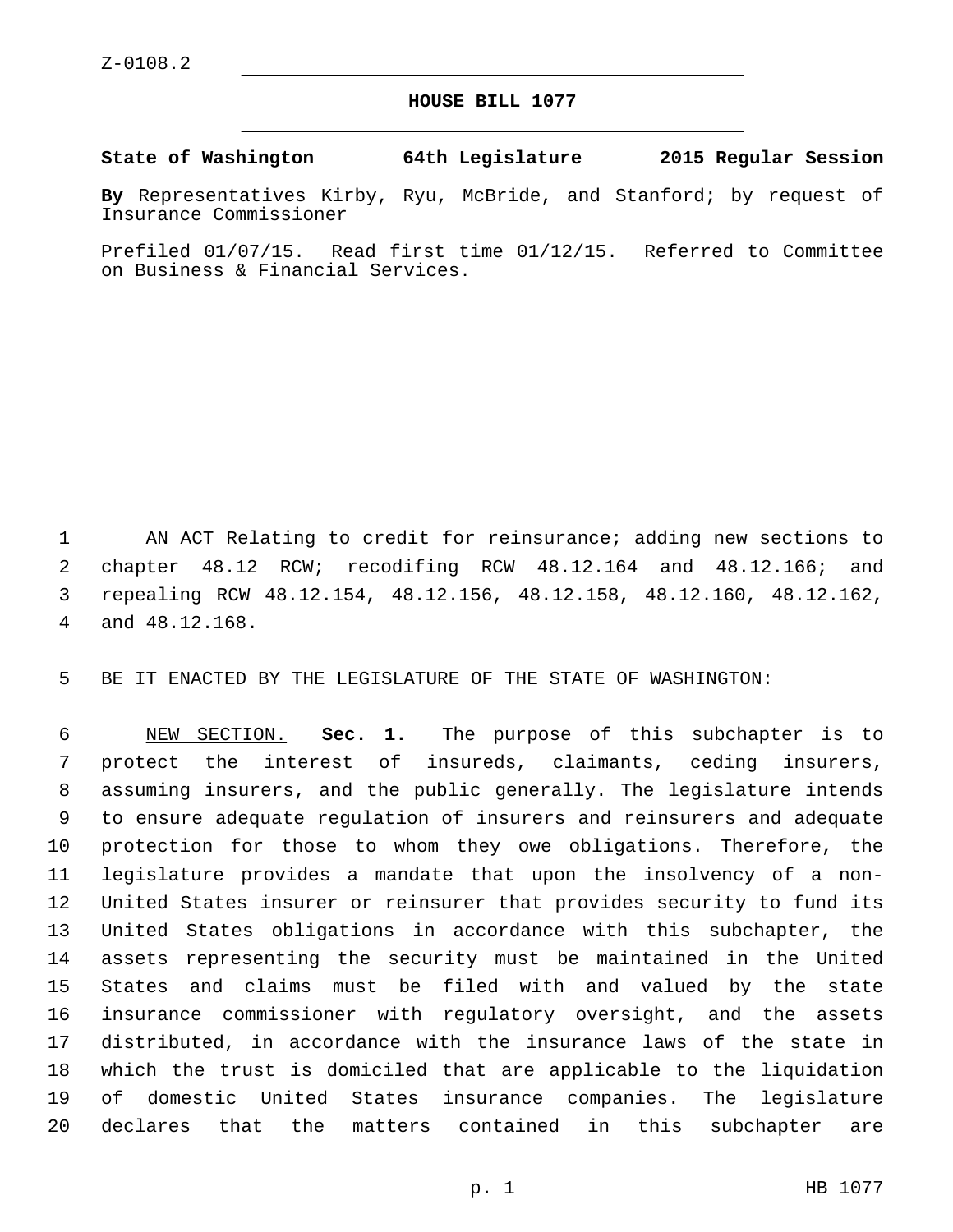fundamental to the business of insurance in accordance with 15 U.S.C. 2 Secs. 1011-1012.

 NEW SECTION. **Sec. 2.** Credit for reinsurance is allowed a domestic ceding insurer as either an asset or a reduction from liability on account of reinsurance ceded only when the reinsurer meets the requirements of section 3, 4, 5, 6, 7, or 8 of this act. Credit is allowed under section 3, 4, or 5 of this act only as respects cessions of those kinds or classes of business which the assuming insurer is licensed or otherwise permitted to write or assume in its state of domicile or, in the case of a United States branch of an alien assuming insurer, in the state through which it is entered and licensed to transact insurance or reinsurance. Credit is allowed under section 5 or 6 of this act only if the applicable requirements of section 9 of this act have been satisfied.

 NEW SECTION. **Sec. 3.** Credit is allowed when the reinsurance is ceded to an assuming insurer that is licensed to transact insurance or reinsurance in this state.

 NEW SECTION. **Sec. 4.** Credit is allowed when the reinsurance is ceded to an assuming insurer that is accredited by the commissioner as a reinsurer in this state. In order to be eligible for accreditation, a reinsurer must:

 (1) File with the commissioner evidence of its submission to this 23 state's jurisdiction;

 (2) Submit to this state's authority to examine its books and 25 records;

 (3) Be licensed to transact insurance or reinsurance in at least one state, or in the case of a United States branch of an alien assuming insurer, be entered through and licensed to transact 29 insurance or reinsurance in at least one state;

 (4) File annually with the commissioner a copy of its annual statement filed with the insurance department of its state of domicile and a copy of its most recent audited financial statement; 33 and

 (5) Demonstrate to the satisfaction of the commissioner that it has adequate financial capacity to meet its reinsurance obligations and is otherwise qualified to assume reinsurance from domestic insurers. An assuming insurer meets this requirement as of the time

p. 2 HB 1077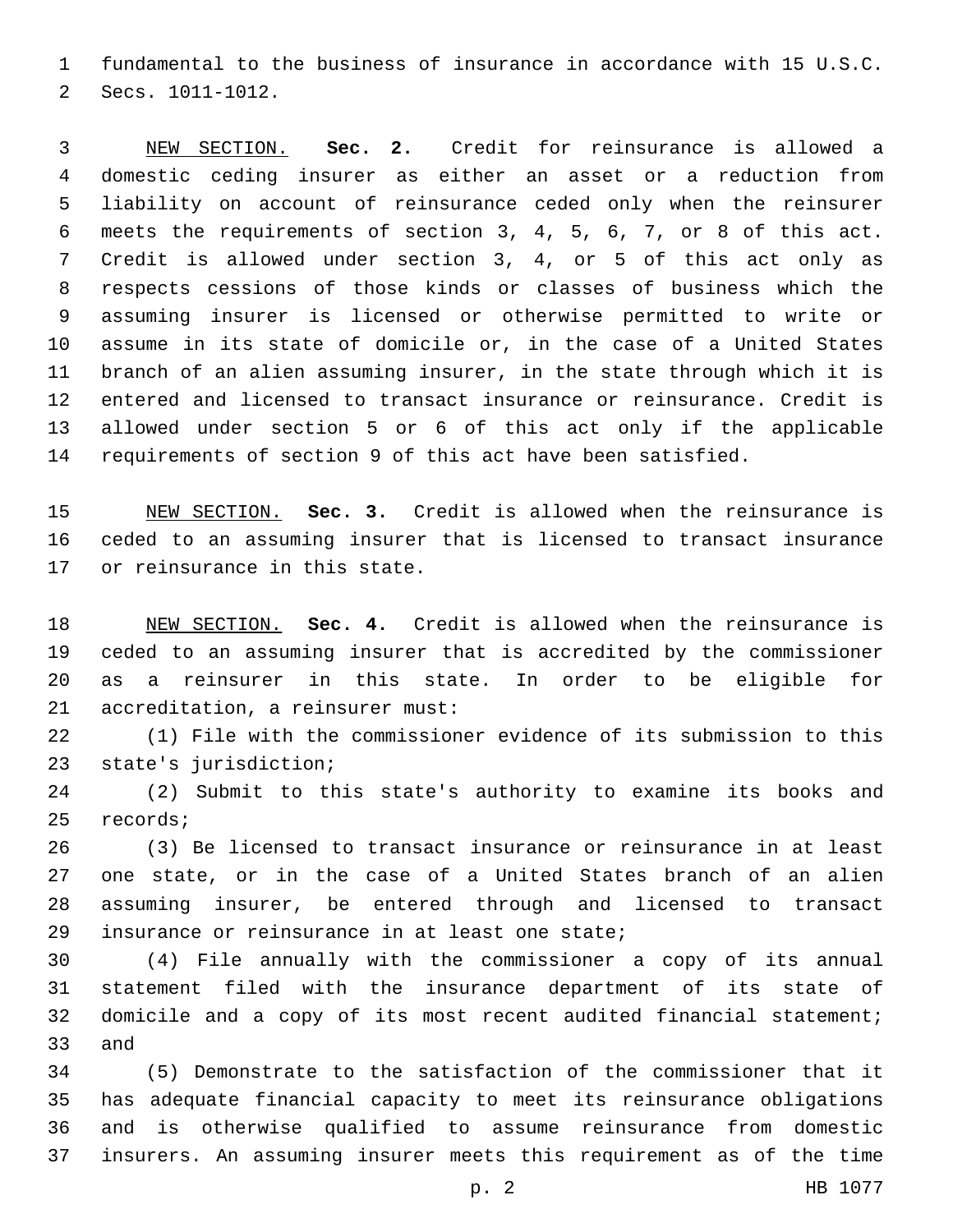of its application if it maintains a surplus as regards policyholders in an amount not less than twenty million dollars and its accreditation has not been denied by the commissioner within ninety days after submission of its application.4

 NEW SECTION. **Sec. 5.** (1) Credit is allowed when the reinsurance is ceded to an assuming insurer that is domiciled in, or in the case of a United States branch of an alien assuming insurer is entered through, a state that employs standards regarding credit for reinsurance substantially similar to those applicable under this statute and the assuming insurer or United States branch of an alien assuming insurer:

 (a) Maintains a surplus as regards policyholders in an amount not 13 less than twenty million dollars; and

 (b) Submits to the authority of this state to examine its books 15 and records.

 (2) Subsection (1)(a) of this section does not apply to reinsurance ceded and assumed pursuant to pooling arrangements among 18 insurers in the same holding company system.

 NEW SECTION. **Sec. 6.** (1) Credit is allowed when the reinsurance is ceded to an assuming insurer that maintains a trust fund in a qualified United States financial institution, as defined in section 14(2) of this act, for the payment of the valid claims of its United States ceding insurers, their assigns, and successors in interest. To enable the commissioner to determine the sufficiency of the trust fund, the assuming insurer must report annually to the commissioner information substantially the same as that required to be reported on the national association of insurance commissioners annual statement form by licensed insurers. The assuming insurer must submit to examination of its books and records by the commissioner and bear the expense of examination.

 (2)(a) Credit for reinsurance shall not be granted under this section unless the form of the trust and any amendments to the trust 33 have been approved by:

 (i) The commissioner of the state where the trust is domiciled; or

 (ii) The commissioner of another state who, pursuant to the terms of the trust instrument, has accepted principal regulatory oversight 38 of the trust.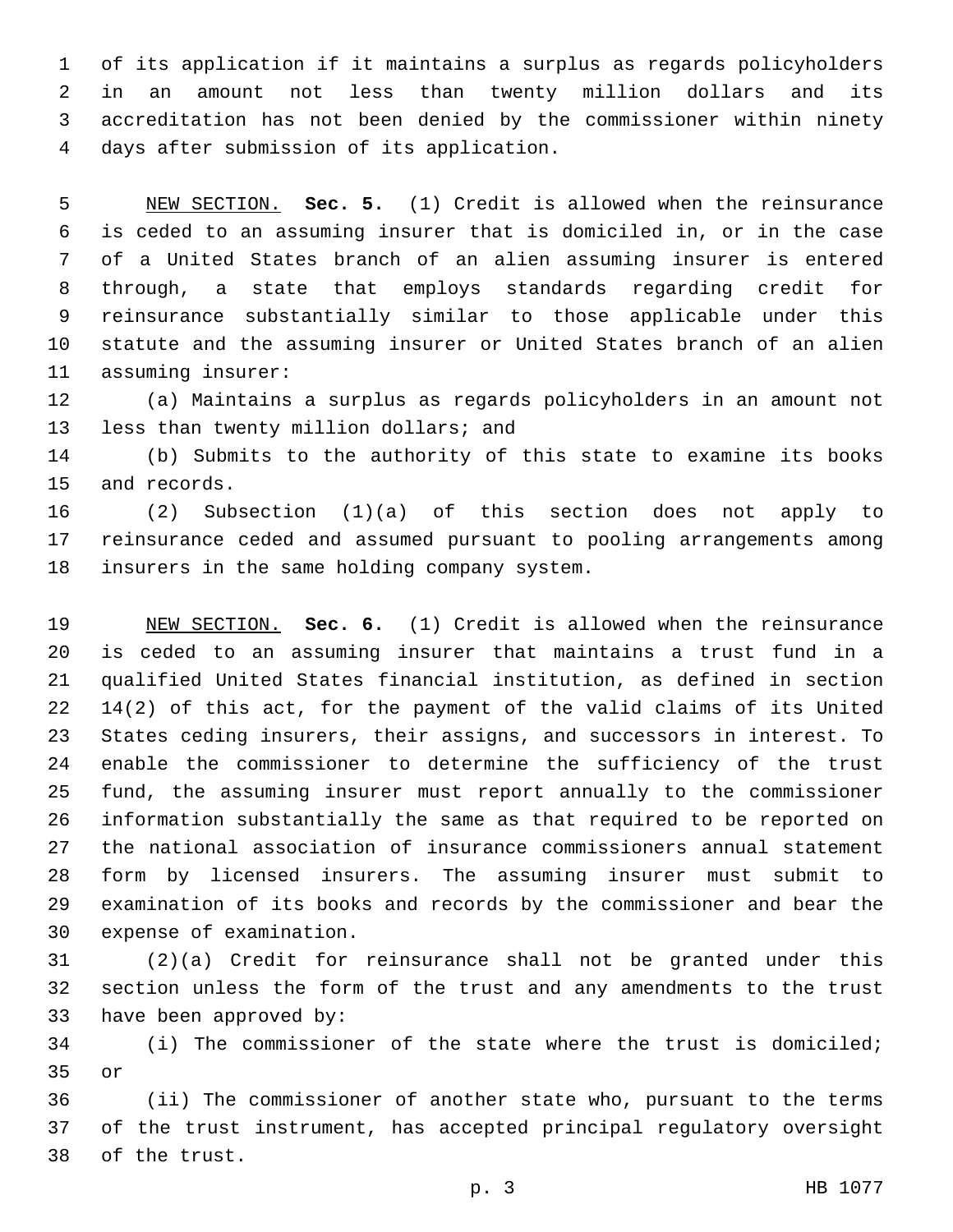(b) The form of the trust and any trust amendments also must be filed with the commissioner of every state in which the ceding insurer beneficiaries of the trust are domiciled. The trust instrument must provide that contested claims are valid and enforceable upon the final order of any court of competent jurisdiction in the United States. The trust must vest legal title to its assets in its trustees for the benefit of the assuming insurer's United States ceding insurers, their assigns, and successors in interest. The trust and the assuming insurer are subject to 10 examination as determined by the commissioner.

 (c) The trust remains in effect for as long as the assuming insurer has outstanding obligations due under the reinsurance agreements subject to the trust. By February 28th of each year the trustee of the trust must report to the commissioner in writing the balance of the trust and listing the trust's investments at the preceding year-end and certify the date of termination of the trust, if so planned, or certify that the trust will not expire prior to the 18 following December 31st.

 (3) The following requirements apply to the following categories 20 of assuming insurer:

 (a) The trust fund for a single assuming insurer consists of funds in trust in an amount not less than the assuming insurer's liabilities attributable to reinsurance ceded by United States ceding insurers, and, in addition, the assuming insurer must maintain a trusteed surplus of not less than twenty million dollars, except as 26 provided in (b) of this subsection.

 (b) At any time after the assuming insurer has permanently discontinued underwriting new business secured by the trust for at least three full years, the commissioner with principal regulatory oversight of the trust may authorize a reduction in the required trusteed surplus, but only after a finding, based on an assessment of the risk, that the new required surplus level is adequate for the protection of United States ceding insurers, policyholders, and claimants in light of reasonably foreseeable adverse loss development. The risk assessment may involve an actuarial review, including an independent analysis of reserves and cash flows, and must consider all material risk factors, including when applicable the lines of business involved, the stability of the incurred loss estimates, and the effect of the surplus requirements on the assuming insurer's liquidity or solvency. The minimum required trusteed

p. 4 HB 1077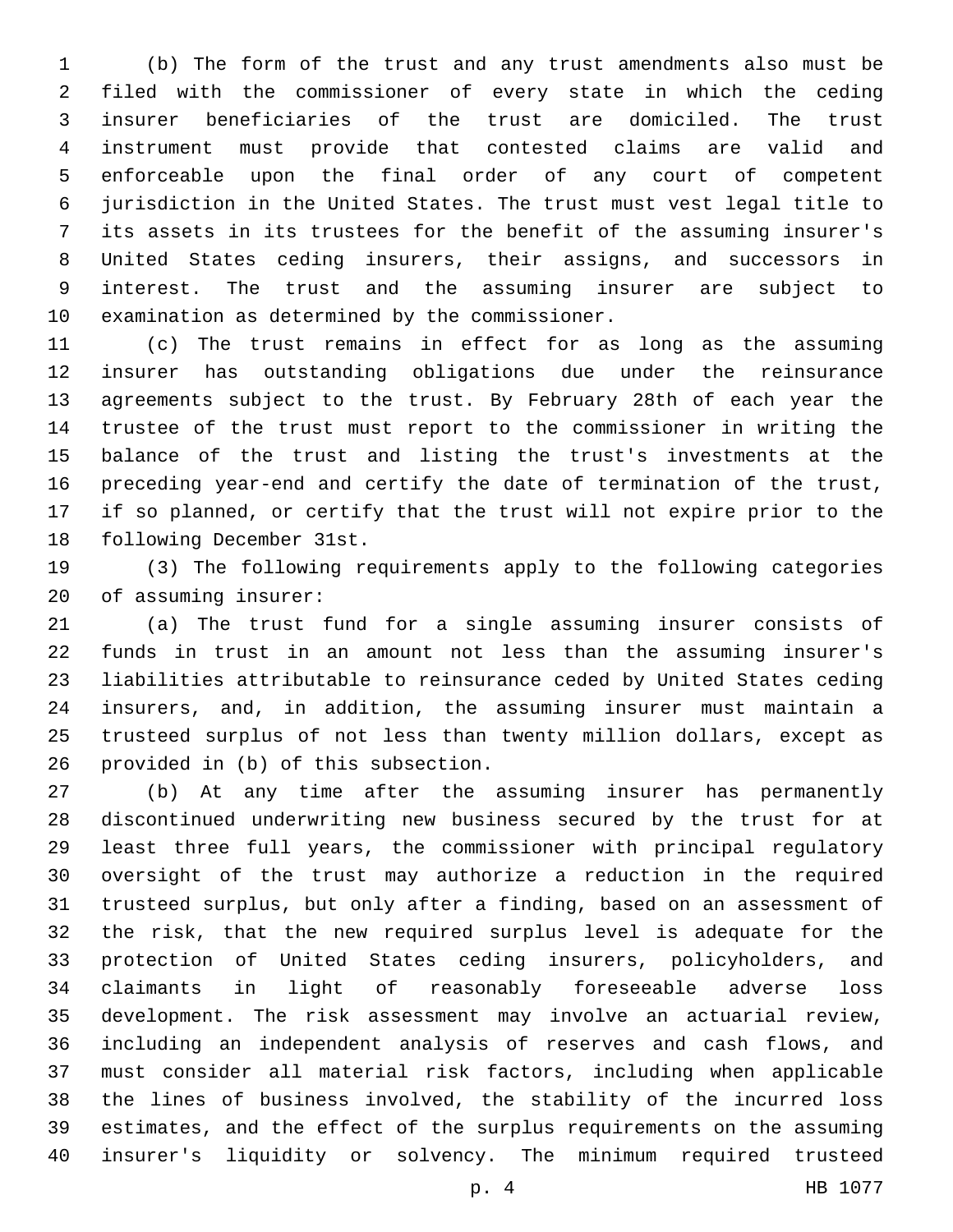surplus may not be reduced to an amount less than thirty percent of the assuming insurer's liabilities attributable to reinsurance ceded by United States ceding insurers covered by the trust.

 (c)(i) In the case of a group including incorporated and 5 individual unincorporated underwriters:

 (A) For reinsurance ceded under reinsurance agreements with an inception, amendment, or renewal date on or after January 1, 1993, the trust must consist of a trusteed account in an amount not less than the respective underwriters' several liabilities attributable to business ceded by United States domiciled ceding insurers to any 11 underwriter of the group;

 (B) For reinsurance ceded under reinsurance agreements with an inception date on or before December 31, 1992, and not amended or renewed after that date, notwithstanding the other provisions of this subchapter, the trust must consist of a trusteed account in an amount not less than the respective underwriters' several insurance and reinsurance liabilities attributable to business written in the 18 United States; and

 (C) In addition to these trusts, the group must maintain in trust a trusteed surplus of which one hundred million dollars is held jointly for the benefit of the United States domiciled ceding insurers of any member of the group for all years of account.

 (ii) The incorporated members of the group shall not be engaged in any business other than underwriting as a member of the group and are subject to the same level of regulation and solvency control by the group's domiciliary regulator as are the unincorporated members.

 (iii) Within ninety days after its financial statements are due to be filed with the group's domiciliary regulator, the group must provide to the commissioner an annual certification by the group's domiciliary regulator of the solvency of each underwriter member; or if a certification is unavailable, financial statements, prepared by independent public accountants, of each underwriter member of the 33 qroup.

 (d) In the case of a group of incorporated underwriters under 35 common administration, the group must:

 (i) Have continuously transacted an insurance business outside the United States for at least three years immediately prior to 38 making application for accreditation;

 (ii) Maintain aggregate policyholders' surplus of at least ten 40 billion dollars;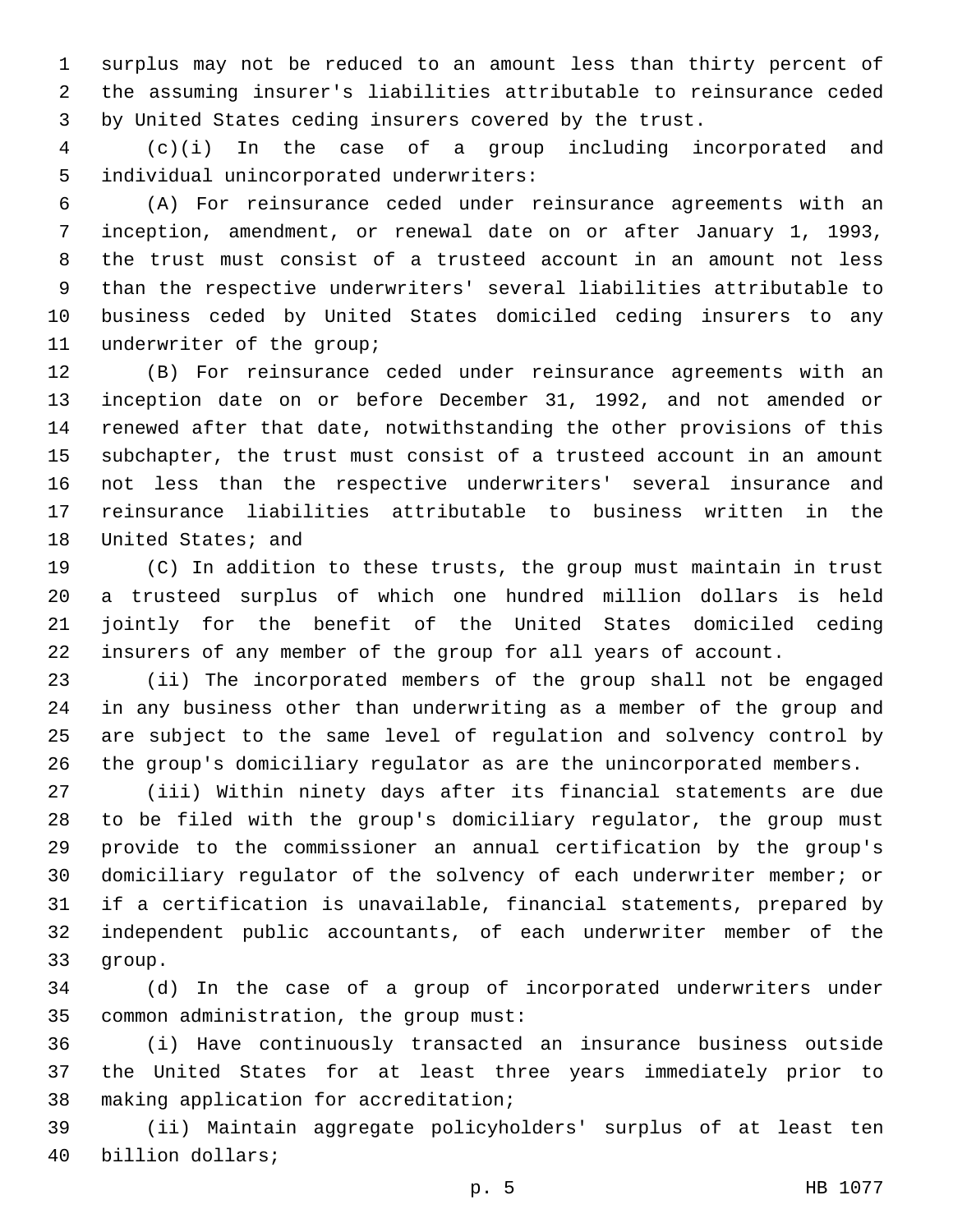(iii) Maintain a trust fund in an amount not less than the group's several liabilities attributable to business ceded by United States domiciled ceding insurers to any member of the group pursuant to reinsurance contracts issued in the name of the group;

 (iv) In addition, maintain a joint trusteed surplus of which one hundred million dollars is held jointly for the benefit of United States domiciled ceding insurers of any member of the group as 8 additional security for these liabilities; and

 (v) Within ninety days after its financial statements are due to be filed with the group's domiciliary regulator, make available to the commissioner an annual certification of each underwriter member's solvency by the member's domiciliary regulator and financial statements of each underwriter member of the group prepared by its 14 independent public accountant.

 NEW SECTION. **Sec. 7.** Credit is allowed when the reinsurance is ceded to an assuming insurer that has been certified by the commissioner as a reinsurer in this state and secures its obligations in accordance with the requirements of this section.

 (1) In order to be eligible for certification, the assuming 20 insurer must meet the following requirements:

 (a) The assuming insurer must be domiciled and licensed to transact insurance or reinsurance in a qualified jurisdiction, as determined by the commissioner pursuant to subsection (3) of this 24 section;

 (b) The assuming insurer must maintain minimum capital and surplus, or its equivalent, in an amount to be determined by the 27 commissioner by rule;

 (c) The assuming insurer must maintain financial strength ratings from two or more rating agencies deemed acceptable by the 30 commissioner by rule;

 (d) The assuming insurer must agree to submit to the jurisdiction of this state, appoint the commissioner as its agent for service of process in this state, and agree to provide security for one hundred percent of the assuming insurer's liabilities attributable to reinsurance ceded by United States ceding insurers if it resists 36 enforcement of a final United States judgment;

 (e) The assuming insurer must agree to meet applicable information filing requirements as determined by the commissioner,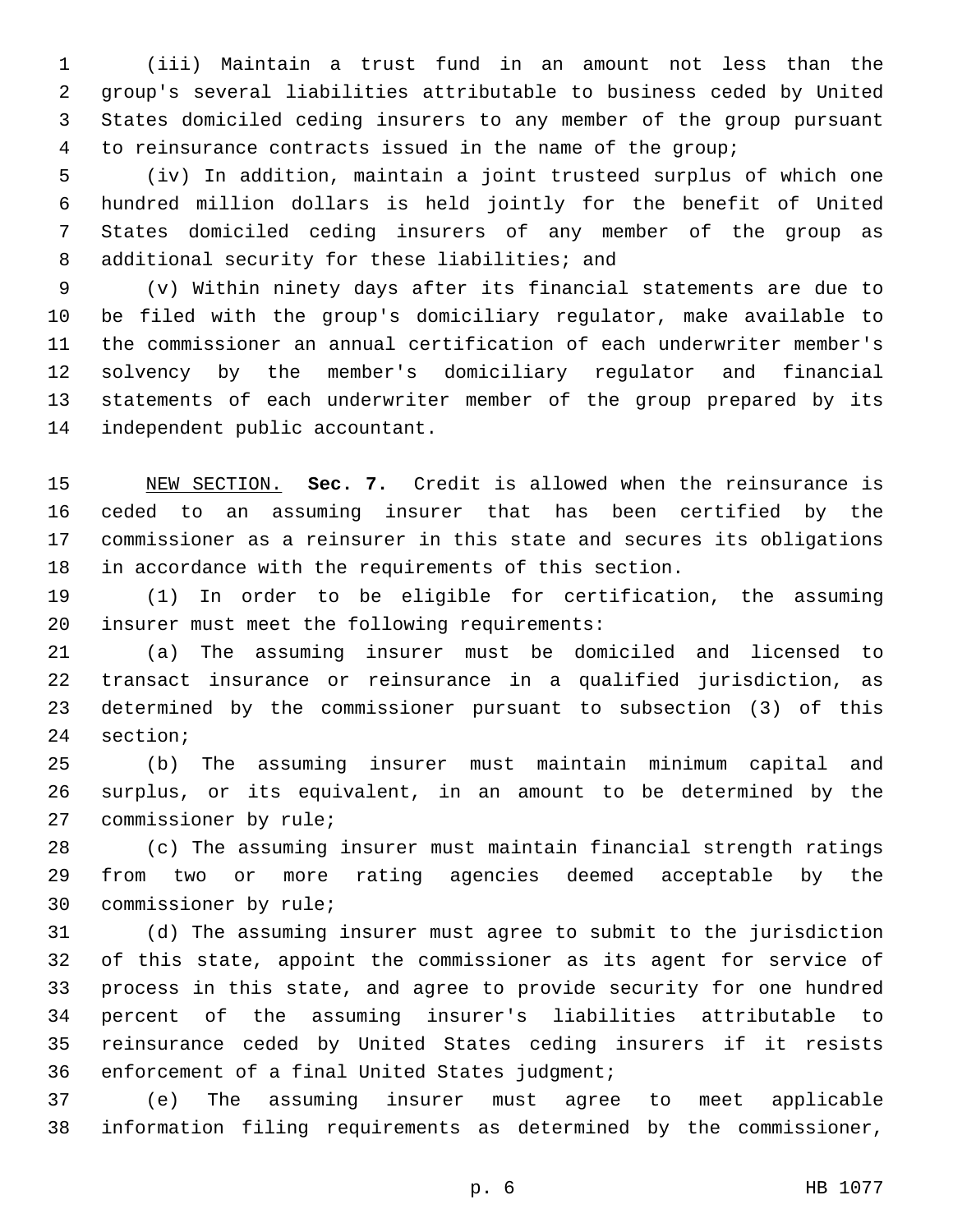both with respect to an initial application for certification and on 2 an ongoing basis; and

 (f) The assuming insurer must satisfy any other requirements for 4 certification deemed relevant by the commissioner.

 (2) An association including incorporated and individual unincorporated underwriters may be a certified reinsurer. In order to be eligible for certification, in addition to satisfying the 8 requirements of subsection (1) of this section:

 (a) The association must satisfy its minimum capital and surplus requirements through the capital and surplus equivalents (net of liabilities) of the association and its members, which includes a joint central fund that may be applied to any unsatisfied obligation of the association or any of its members, in an amount determined by 14 the commissioner to provide adequate protection;

 (b) The incorporated members of the association must not be engaged in any business other than underwriting as a member of the association and must be subject to the same level of regulation and solvency control by the association's domiciliary regulator as are 19 the unincorporated members; and

 (c) Within ninety days after its financial statements are due to be filed with the association's domiciliary regulator, the association must provide to the commissioner an annual certification by the association's domiciliary regulator of the solvency of each underwriter member; or if a certification is unavailable, financial statements, prepared by independent public accountants, of each 26 underwriter member of the association.

 (3) The commissioner must create and publish a list of qualified jurisdictions, under which an assuming insurer licensed and domiciled in such a jurisdiction is eligible to be considered for certification 30 by the commissioner as a certified reinsurer.

 (a) In order to determine whether the domiciliary jurisdiction of a non-United States assuming insurer is eligible to be recognized as a qualified jurisdiction, the commissioner must evaluate the appropriateness and effectiveness of the reinsurance supervisory system of the jurisdiction, both initially and on an ongoing basis, and consider the rights, benefits, and the extent of reciprocal recognition afforded by the non-United States jurisdiction to reinsurers licensed and domiciled in the United States. A qualified jurisdiction must agree to share information and cooperate with the commissioner with respect to all certified reinsurers domiciled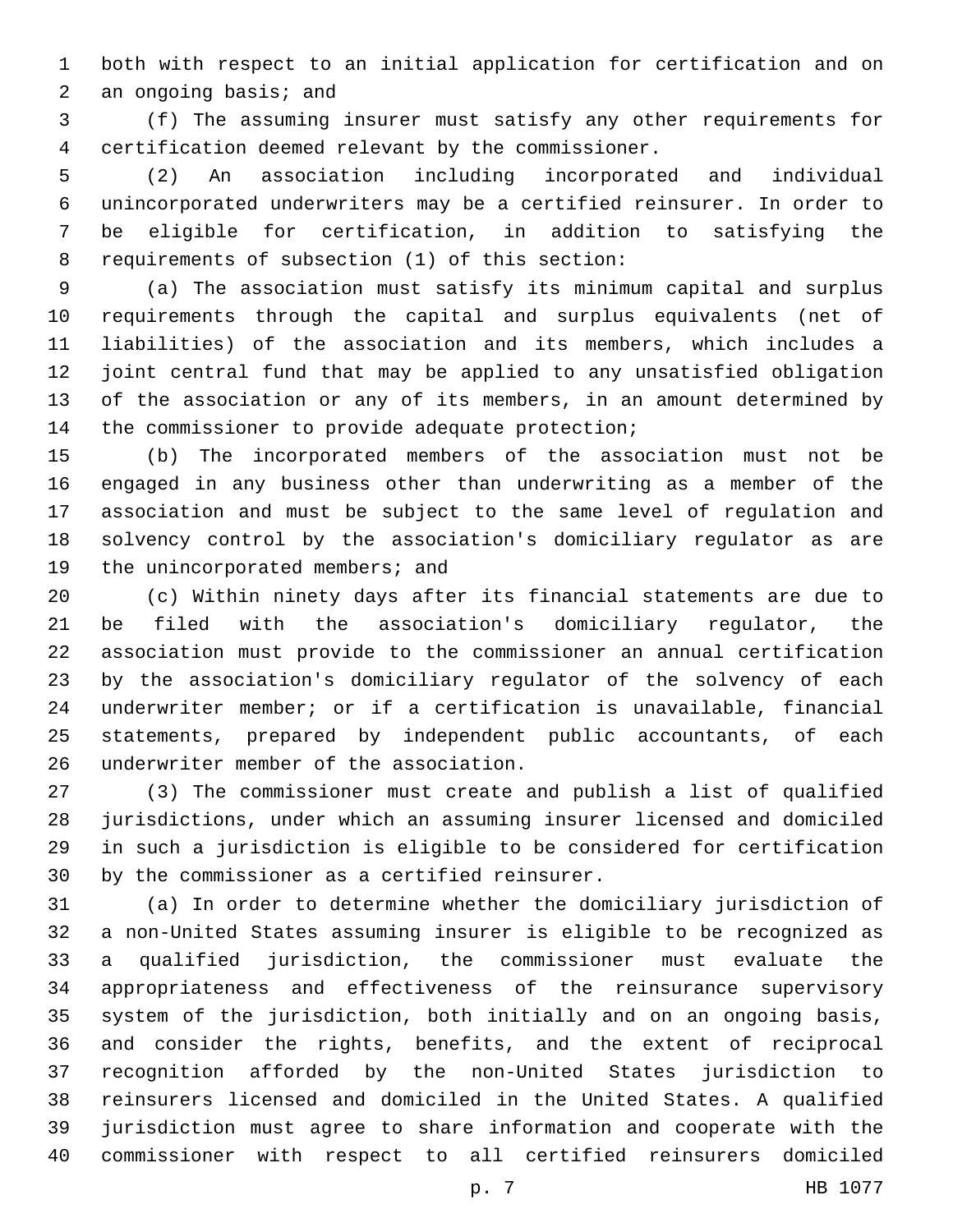within that jurisdiction. A jurisdiction may not be recognized as a qualified jurisdiction if the commissioner has determined that the jurisdiction does not adequately and promptly enforce final United States judgments and arbitration awards. Additional factors may be 5 considered in the discretion of the commissioner.

 (b) A list of qualified jurisdictions shall be published through the national association of insurance commissioners' committee process. The commissioner must consider this list in determining qualified jurisdictions. If the commissioner approves a jurisdiction as qualified that does not appear on the list of qualified jurisdictions, the commissioner must provide thoroughly documented justification in accordance with criteria to be developed by rule.

 (c) United States jurisdictions that meet the requirement for accreditation under the national association of insurance commissioners' financial standards and accreditation program must be 16 recognized as qualified jurisdictions.

 (d) If a certified reinsurer's domiciliary jurisdiction ceases to be a qualified jurisdiction, the commissioner has the discretion to suspend the reinsurer's certification indefinitely in lieu of 20 revocation.

 (4) The commissioner must assign a rating to each certified reinsurer, giving due consideration to the financial strength ratings that have been assigned by rating agencies deemed acceptable to the commissioner by rule. The commissioner must publish a list of all 25 certified reinsurers and their ratings.

 (5) A certified reinsurer must secure obligations assumed from United States ceding insurers under this section at a level consistent with its rating, as specified in rules adopted by the commissioner.29

 (a) In order for a domestic ceding insurer to qualify for full financial statement credit for reinsurance ceded to a certified reinsurer, the certified reinsurer must maintain security in a form acceptable to the commissioner and consistent with the provisions of section 13 of this act, or in a multibeneficiary trust in accordance with section 6 of this act, except as otherwise provided in this 36 section.

 (b) If a certified reinsurer maintains a trust to fully secure its obligations under section 6 of this act, and chooses to secure its obligations incurred as a certified reinsurer in the form of a multibeneficiary trust, the certified reinsurer must maintain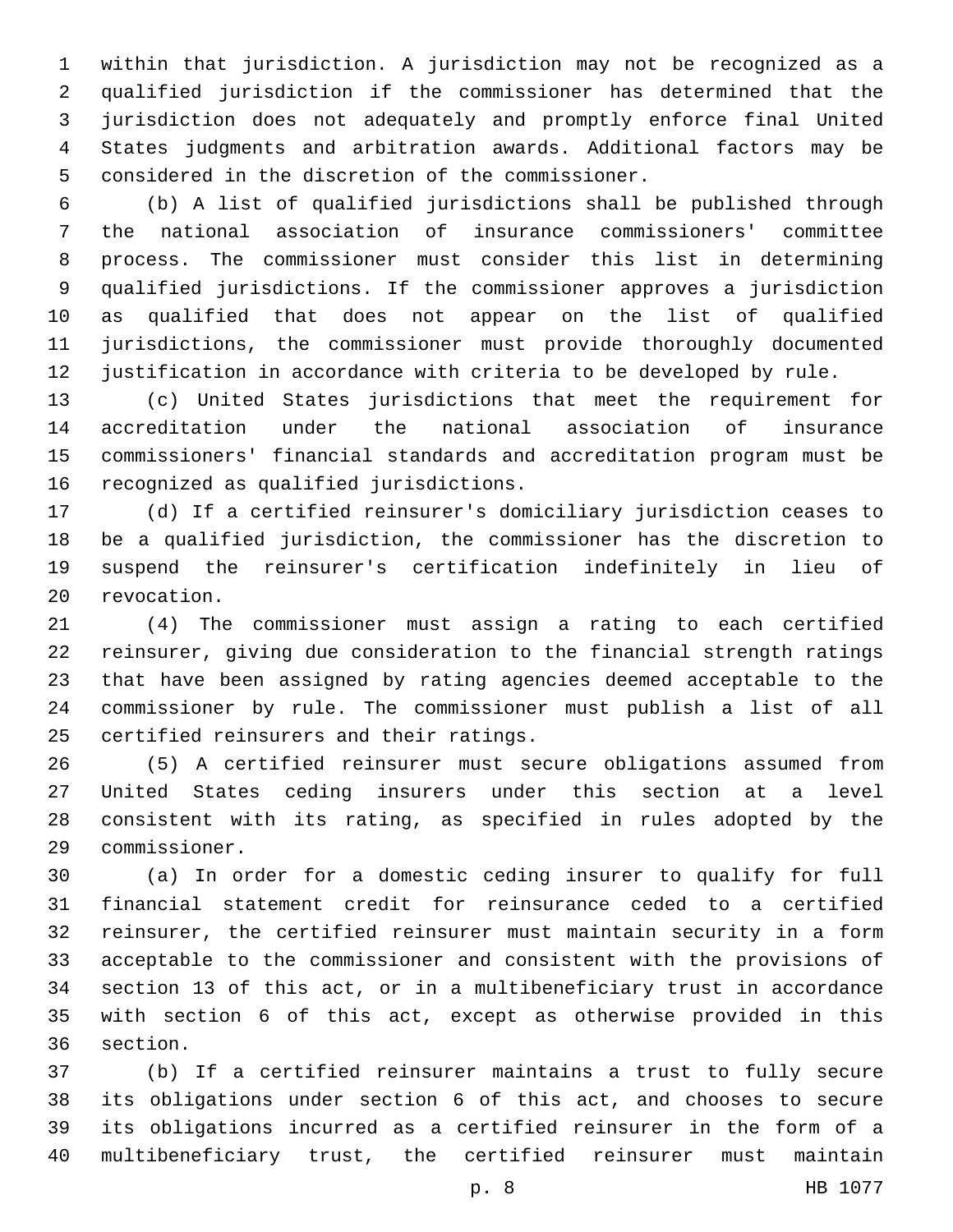separate trust accounts for its obligations incurred under reinsurance agreements issued or renewed as a certified reinsurer with reduced security as permitted by this section or comparable laws of other United States jurisdictions and for its obligations under section 6 of this act. It is a condition to the grant of certification under this section that the certified reinsurer must have bound itself, by the language of the trust and agreement with the commissioner with principal regulatory oversight of each such trust account, to fund, upon termination of any trust account, out of the remaining surplus of the trust any deficiency of any other trust 11 account.

 (c) The minimum trusteed surplus requirements provided in section 6 of this act are not applicable with respect to a multibeneficiary trust maintained by a certified reinsurer for the purpose of securing obligations incurred under this section, except that the trust must maintain a minimum trusteed surplus of ten million dollars.

 (d) With respect to obligations incurred by a certified reinsurer under this section, if the security is insufficient, the commissioner must reduce the allowable credit by an amount proportionate to the deficiency, and has the discretion to impose further reductions in allowable credit upon finding that there is a material risk that the certified reinsurer's obligations will not be paid in full when due.

 (e) For purposes of this section, a certified reinsurer whose certification has been terminated for any reason must be treated as a certified reinsurer required to secure one hundred percent of its 26 obligations.

 (i) As used in this section, "terminated" means revocation, suspension, voluntary surrender, and inactive status.

 (ii) If the commissioner continues to assign a higher rating as permitted by this section, this subsection (5)(e) does not apply to a certified reinsurer in inactive status or to a reinsurer whose 32 certification has been suspended.

 (6) If an applicant for certification has been certified as a reinsurer in a national association of insurance commissioners accredited jurisdiction, the commissioner has the discretion to defer to that jurisdiction's certification, and has the discretion to defer to the rating assigned by that jurisdiction, and the assuming insurer must be considered to be a certified reinsurer in this state.

 (7) A certified reinsurer that ceases to assume new business in this state may request to maintain its certification in inactive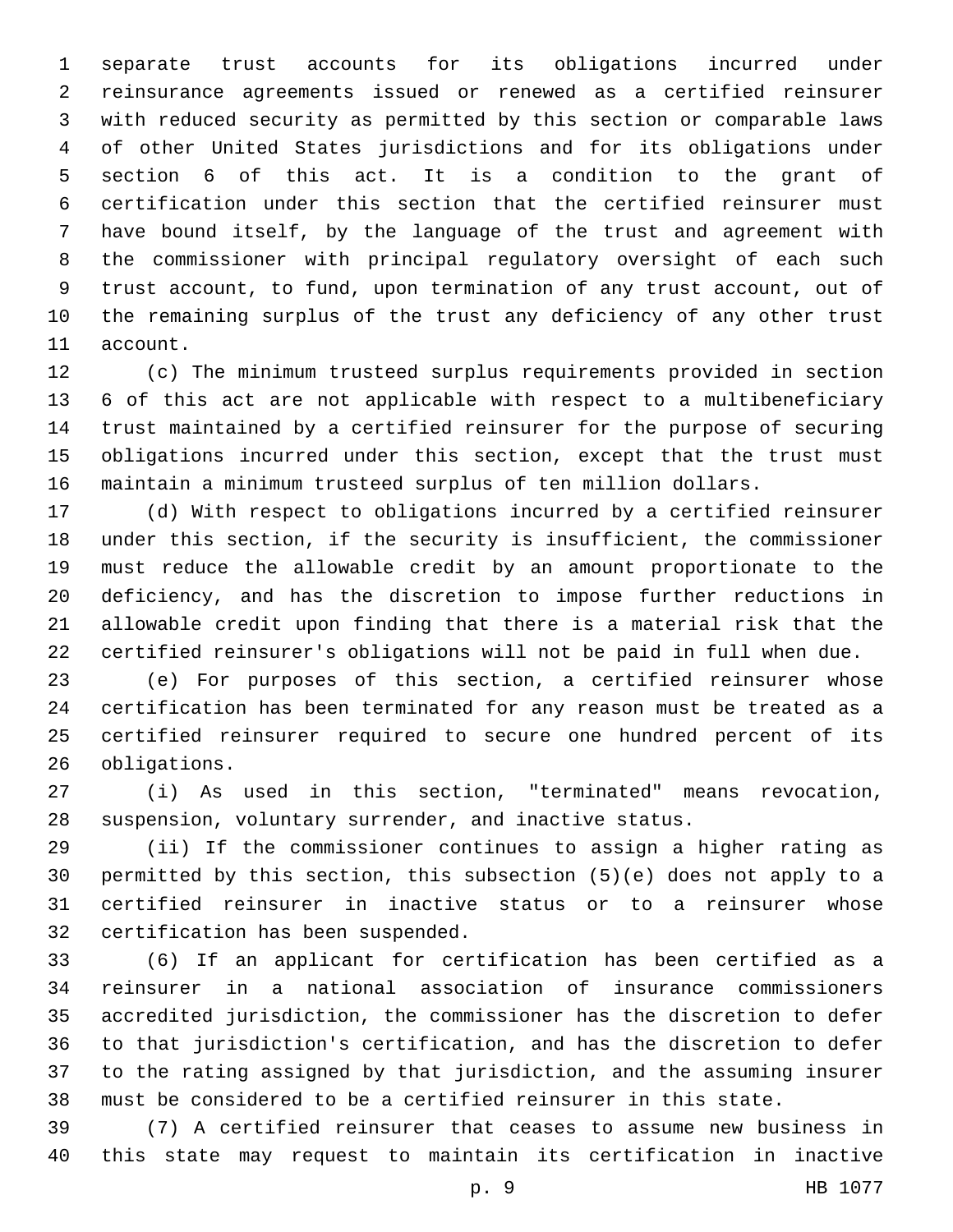status in order to continue to qualify for a reduction in security for its in-force business. An inactive certified reinsurer must continue to comply with all applicable requirements of this section, and the commissioner must assign a rating that takes into account, if relevant, the reasons why the reinsurer is not assuming new business.

 NEW SECTION. **Sec. 8.** Credit is allowed when the reinsurance is ceded to an assuming insurer not meeting the requirements of section 3, 4, 5, 6, or 7 of this act, but only as to the insurance of risks located in jurisdictions where the reinsurance is required by applicable law or regulation of that jurisdiction.

 NEW SECTION. **Sec. 9.** If the assuming insurer is not licensed, accredited, or certified to transact insurance or reinsurance in this state, the credit permitted by sections 5 and 6 of this act must not be allowed unless the assuming insurer agrees in the reinsurance agreements:

 (1)(a) That in the event of the failure of the assuming insurer to perform its obligations under the terms of the reinsurance agreement, the assuming insurer, at the request of the ceding insurer, must submit to the jurisdiction of any court of competent jurisdiction in any state of the United States, will comply with all requirements necessary to give the court jurisdiction, and will abide by the final decision of the court or of any appellate court in the 23 event of an appeal; and

 (b) To designate the commissioner or a designated attorney as its true and lawful attorney upon whom may be served any lawful process in any action, suit, or proceeding instituted by or on behalf of the 27 ceding insurer.

 (2) This section is not intended to conflict with or override the obligation of the parties to a reinsurance agreement to arbitrate their disputes, if this obligation is created in the agreement.

 NEW SECTION. **Sec. 10.** If the assuming insurer does not meet the requirements of section 3, 4, or 5 of this act, the credit permitted by section 6 or 7 of this act must not be allowed unless the assuming insurer agrees in the trust agreements to the following conditions:

 (1) Notwithstanding any other provisions in the trust instrument, if the trust fund is inadequate because it contains an amount less than the amount required by section 6(3) of this act, or if the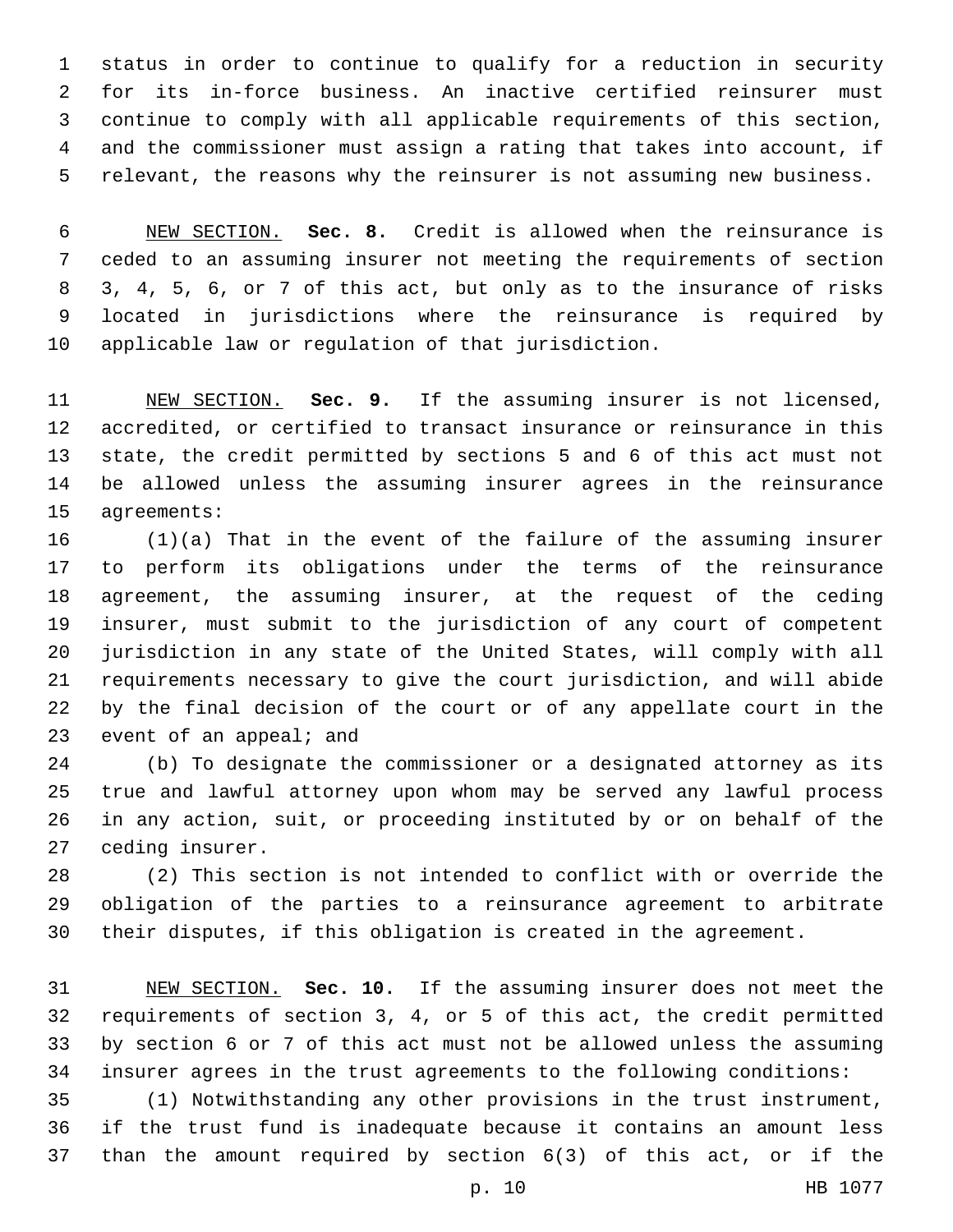grantor of the trust has been declared insolvent or placed into receivership, rehabilitation, liquidation, or similar proceedings under the laws of its state or country of domicile, the trustee must comply with an order of the commissioner with regulatory oversight over the trust or with an order of a court of competent jurisdiction directing the trustee to transfer to the commissioner with regulatory 7 oversight all of the assets of the trust fund.

 (2) The assets must be distributed by and claims must be filed with and valued by the commissioner with regulatory oversight in accordance with the laws of the state in which the trust is domiciled that are applicable to the liquidation of domestic insurance 12 companies.

 (3) If the commissioner with regulatory oversight determines that the assets of the trust fund or any part thereof are not necessary to satisfy the claims of the United States ceding insurers of the grantor of the trust, the assets or part thereof must be returned by the commissioner with regulatory oversight to the trustee for distribution in accordance with the trust agreement.

 (4) The grantor must waive any right otherwise available to it under United States law that is inconsistent with this provision.

 NEW SECTION. **Sec. 11.** If an accredited or certified reinsurer ceases to meet the requirements for accreditation or certification, the commissioner may suspend or revoke the reinsurer's accreditation or certification.

 (1) The commissioner must give the reinsurer notice and opportunity for hearing. The suspension or revocation may not take effect until after the commissioner's order on hearing, unless:

(a) The reinsurer waives its right to hearing;

 (b) The commissioner's order is based on regulatory action by the reinsurer's domiciliary jurisdiction or the voluntary surrender or termination of the reinsurer's eligibility to transact insurance or reinsurance business in its domiciliary jurisdiction or in the primary certifying state of the reinsurer under section 7(6) of this 34 act; or

 (c) The commissioner finds that an emergency requires immediate action and a court of competent jurisdiction has not stayed the commissioner's action.37

 (2) While a reinsurer's accreditation or certification is suspended, no reinsurance contract issued or renewed after the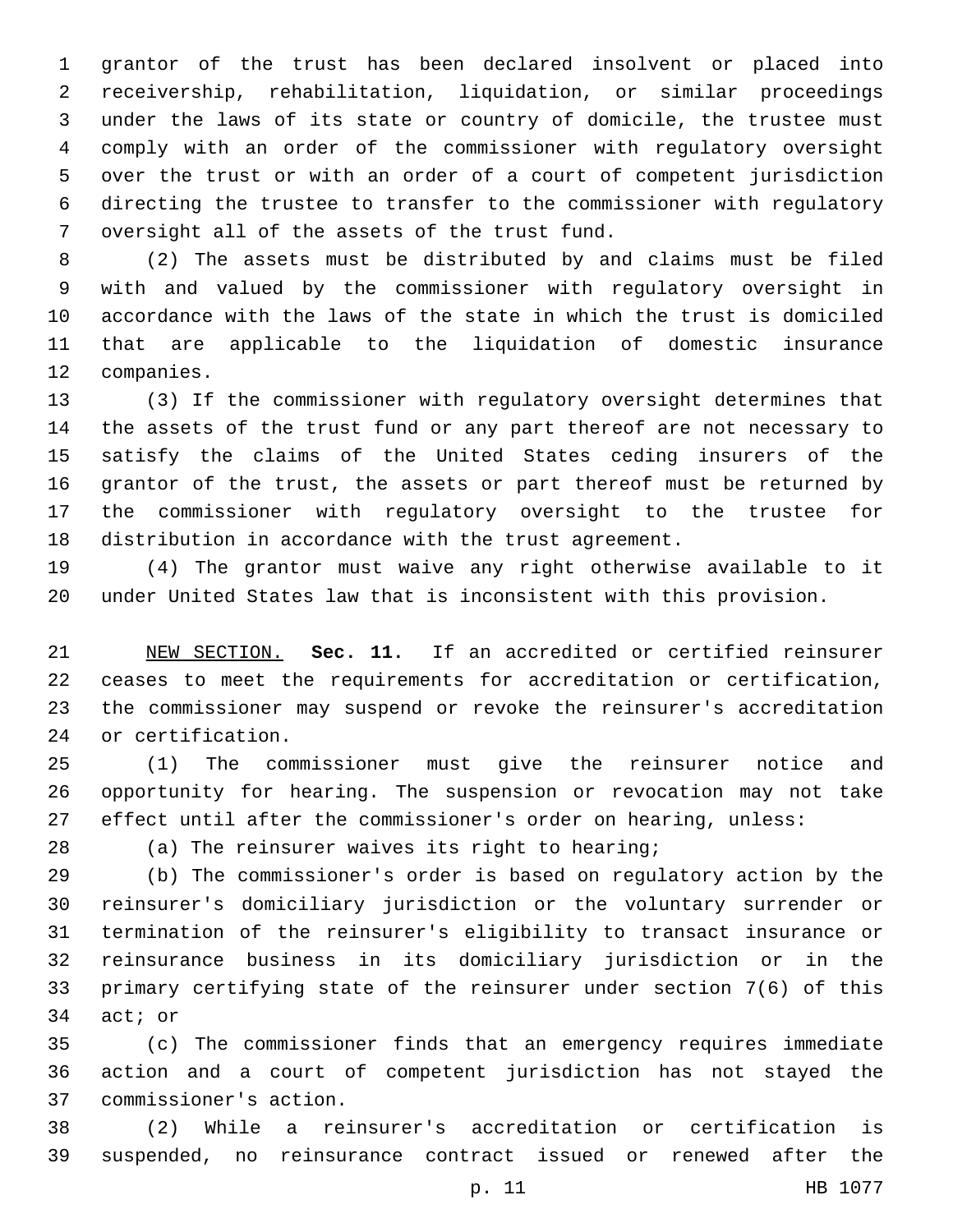effective date of the suspension qualifies for credit except to the extent that the reinsurer's obligations under the contract are secured in accordance with section 13 of this act. If a reinsurer's accreditation or certification is revoked, no credit for reinsurance may be granted after the effective date of the revocation except to the extent that the reinsurer's obligations under the contract are secured in accordance with section 7(5) or 13 of this act.

 NEW SECTION. **Sec. 12.** (1) A ceding insurer must take steps to manage its reinsurance recoverable proportionate to its own book of business. A domestic ceding insurer must notify the commissioner within thirty days after reinsurance recoverables from any single assuming insurer, or group of affiliated assuming insurers, exceeds fifty percent of the domestic ceding insurer's last reported surplus to policyholders, or after it is determined that reinsurance recoverables from any single assuming insurer, or group of affiliated assuming insurers, is likely to exceed this limit. The notification must demonstrate that the exposure is safely managed by the domestic ceding insurer.

 (2) A ceding insurer must take steps to diversify its reinsurance program. A domestic ceding insurer must notify the commissioner within thirty days after ceding to any single assuming insurer, or group of affiliated assuming insurers, more than twenty percent of the ceding insurer's gross written premium in the prior calendar year, or after it has determined that the reinsurance ceded to any single assuming insurer, or group of affiliated assuming insurers, is likely to exceed this limit. The notification must demonstrate that the exposure is safely managed by the domestic ceding insurer.

 NEW SECTION. **Sec. 13.** An asset or a reduction from liability for the reinsurance ceded by a domestic insurer to an assuming insurer not meeting the requirements of sections 2 through 12 of this act must be allowed in an amount not exceeding the liabilities carried by the ceding insurer. The reduction must be in the amount of funds held by or on behalf of the ceding insurer, including funds held in trust for the ceding insurer, under a reinsurance contract with the assuming insurer as security for the payment of obligations thereunder, if the security is held in the United States subject to withdrawal solely by, and under the exclusive control of, the ceding insurer; or, in the case of a trust, held in a qualified United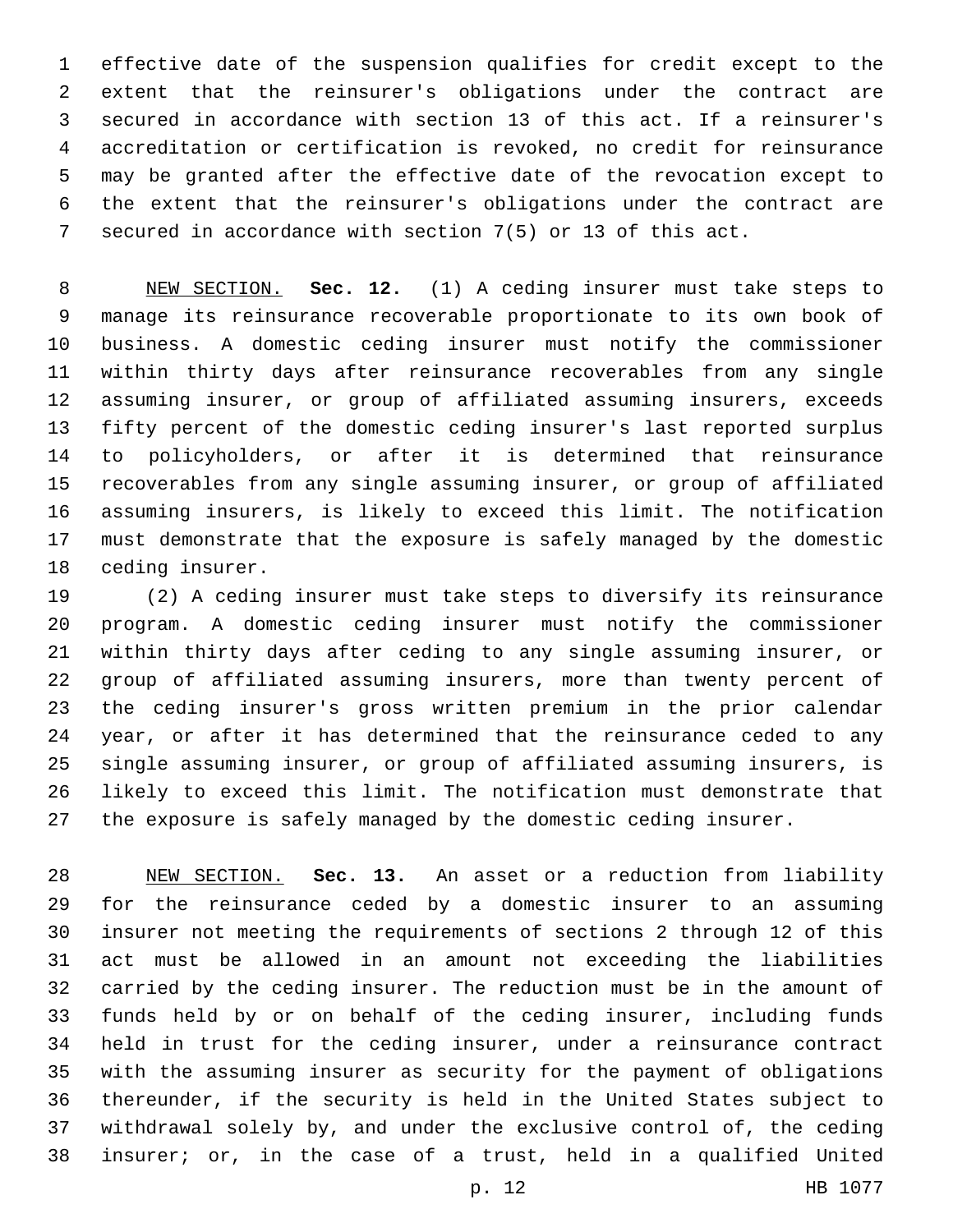States financial institution, as defined in section 14(2) of this 2 act. This security may be in the form of:

(1) Cash;3

 (2) Securities listed by the securities valuation office of the national association of insurance commissioners, including those deemed exempt from filing as defined by the purposes and procedures manual of the securities valuation office, and qualifying as admitted 8 assets;

 (3)(a) Clean, irrevocable, unconditional letters of credit, issued or confirmed by a qualified United States financial institution, as defined in section 14(1) of this act, effective no later than December 31st of the year for which the filing is being made, and in the possession of, or in trust for, the ceding insurer 14 on or before the filing date of its annual statement;

 (b) Letters of credit meeting applicable standards of issuer acceptability as of the dates of their issuance (or confirmation) must, notwithstanding the issuing (or confirming) institution's subsequent failure to meet applicable standards of issuer acceptability, continue to be acceptable as security until their expiration, extension, renewal, modification, or amendment, whichever 21 first occurs; or

(4) Any other form of security acceptable to the commissioner.

 NEW SECTION. **Sec. 14.** (1) For the purposes of section 13(3) of this act, a "qualified United States financial institution" means an institution that:

 (a) Is organized or (in the case of a United States office of a foreign banking organization) licensed, under the laws of the United 28 States or any state thereof;

 (b) Is regulated, supervised, and examined by United States federal or state authorities having regulatory authority over banks 31 and trust companies; and

 (c) Has been determined by either the commissioner or the securities valuation office of the national association of insurance commissioners to meet the standards of financial condition and standing as are considered necessary and appropriate to regulate the quality of financial institutions whose letters of credit will be 37 acceptable to the commissioner.

 (2) A "qualified United States financial institution" means, for the purposes of those provisions of this subchapter specifying those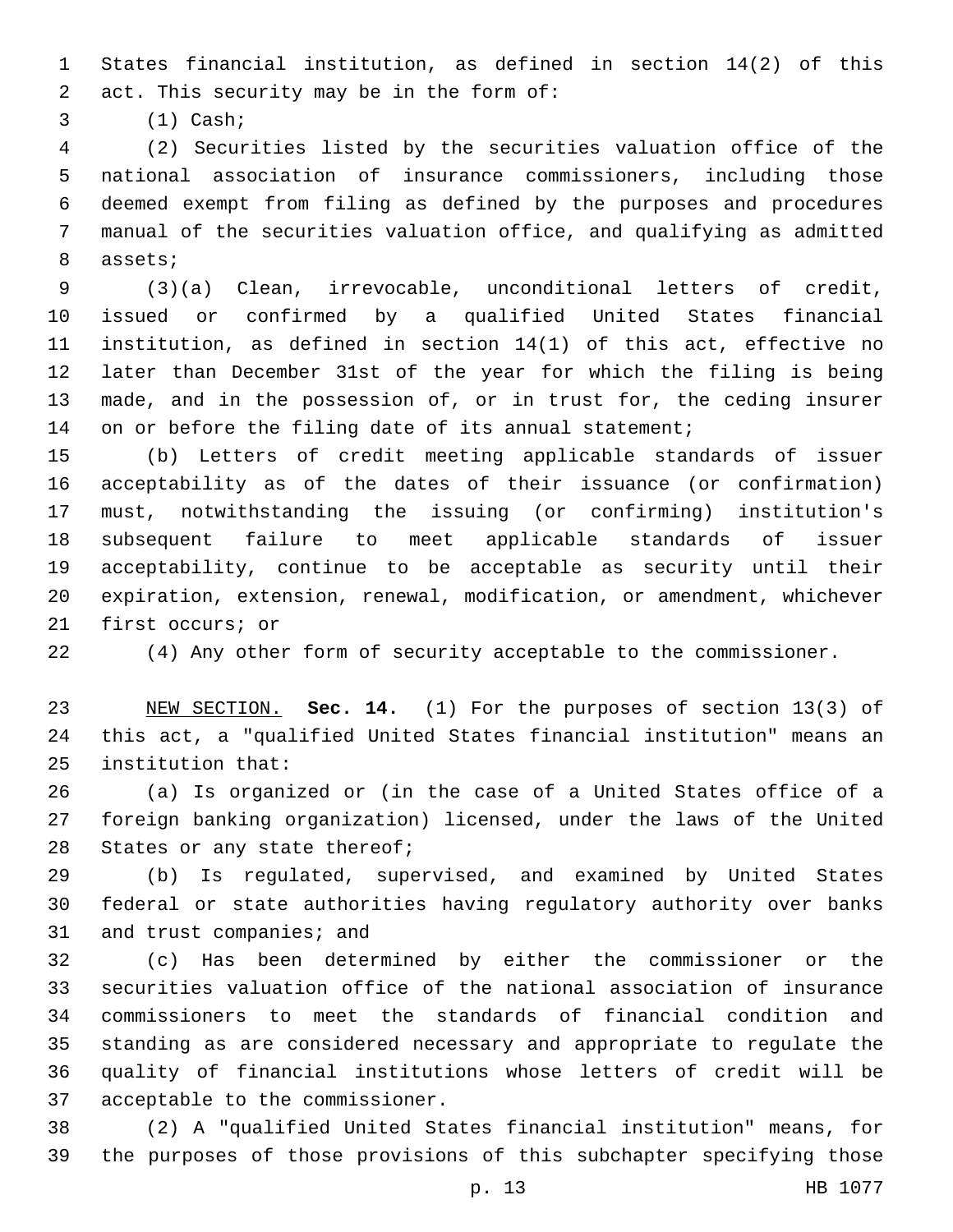institutions that are eligible to act as a fiduciary of a trust, an 2 institution that:

 (a) Is organized, or, in the case of a United States branch or agency office of a foreign banking organization, licensed, under the laws of the United States or any state thereof and has been granted 6 authority to operate with fiduciary powers; and

 (b) Is regulated, supervised, and examined by federal or state authorities having regulatory authority over banks and trust 9 companies.

 NEW SECTION. **Sec. 15.** The commissioner may adopt rules and regulations implementing the provisions of this subchapter.

 NEW SECTION. **Sec. 16.** This act applies to all cessions after the effective date of this act under reinsurance agreements that have an inception, anniversary, or renewal date not less than six months after the effective date of this act.

 NEW SECTION. **Sec. 17.** RCW 48.12.164 and 48.12.166 are each recodified as new sections in chapter 48.12 RCW under the subchapter heading "credit for reinsurance" created in section 18 of this act.

 NEW SECTION. **Sec. 18.** Sections 1 through 16 of this act are each added to chapter 48.12 RCW and codified with the subchapter heading "credit for reinsurance."

 NEW SECTION. **Sec. 19.** The following acts or parts of acts are each repealed:

(1) RCW 48.12.154 (Rules) and 1997 c 379 s 9;24

 (2) RCW 48.12.156 (Qualified United States financial institution— 26 Definition) and c 379 s 2;

 (3) RCW 48.12.158 (Insolvency of non-United States insurer or reinsurer—Maintenance of assets—Claims) and 1997 c 379 s 3;

 (4) RCW 48.12.160 (Credit for reinsurance—Trust fund—Regulatory oversight) and 1997 c 379 s 6, 1996 c 297 s 1, 1994 c 86 s 1, 1993 c 91 s 2, 1977 ex.s. c 180 s 3, & 1947 c 79 s .12.16;

 (5) RCW 48.12.162 (Credit for reinsurance—Contract provisions— After December 31, 1996—Payment—Rights of original insured or 34 policyholder) and c 379 s 4; and